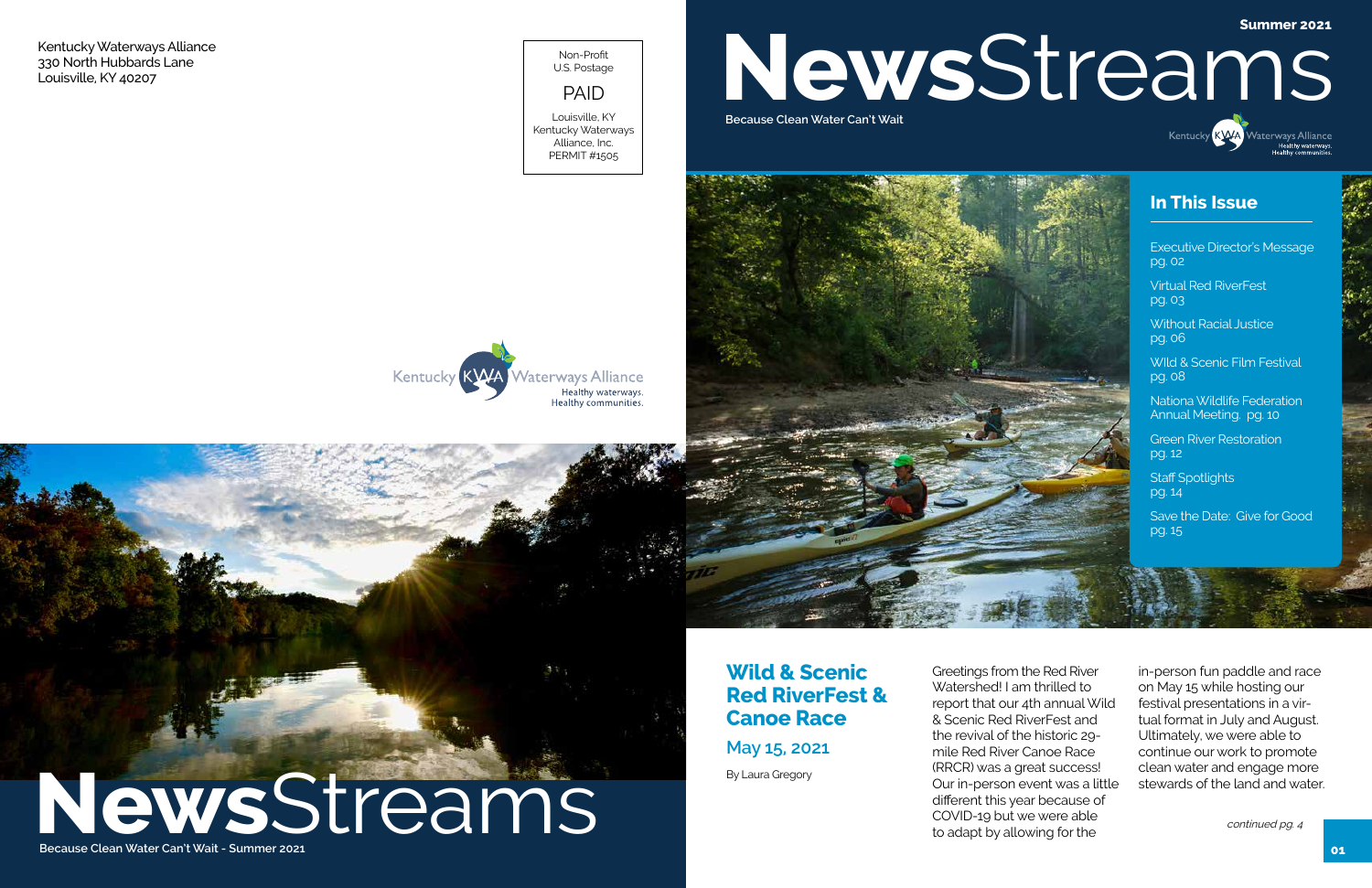### Dear Friends,

Happy summer! It is a wonderful time of year to enjoy Kentucky waterways. We at KWA have been working on many new initiatives and we have some new staff as you can see in this issue. It's a great time for KWA and we have you, our supporters, to thank for that. Please stay with us and renew your membership – consider a monthly recurring donation if you can, they really sustain us throughout the year.

Kentucky has over 90,000 miles of waterways. More than any state except Alaska, which is 16 times larger than our state. It's part of why we came up with the tag line Kentucky Is Water. The phrase, along with our state map showing the rivers that is so popular on our t-shirts,



Have a safe and happy summer,





### **Board of Directors**

### **Executive Commitee:**

Martin Hjalm - President Gordon Garner - Past President Kay Harker - Vice President Pamla Wood -Treasurer Marcia Boone - Secretary

### **Emeritus Board Members:**

Hugh Archer Frank Elsen Beverly Juett Bruce Scott

#### **Board Members:**

Tom Vierheller - Big Sandy River Bob Johnson -Jackson Purchase Linda Cowan - Salt River Caitlin Johnson - Salt River





# **A Message From Ward Wilson**

Executive Director, Kentucky Waterways Alliance

# **VIRTUAL Red RiverFest**

By Laura Gregory, KWA Red River Watershed Coordinator The 2021 Red RiverFest VIRTUAL series took place via Zoom during July and August. Excellent experts presented on clean water topics focused around the Red River Watershed. If you missed your chance to attend live, you can watch recorded versions available on KWA and Friends of Red River Facebook pages. See www.kwalliance.org for more information.

# Opportunities on the Red River Leave<br>No<br>Trace 7/20: Leave No Trace **ADVENTURES**  $7/27$ : Citizen Sampling in the Red & **Kentucky Rivers EXPLORE KENTUCKY**

**Red River Watershed** 

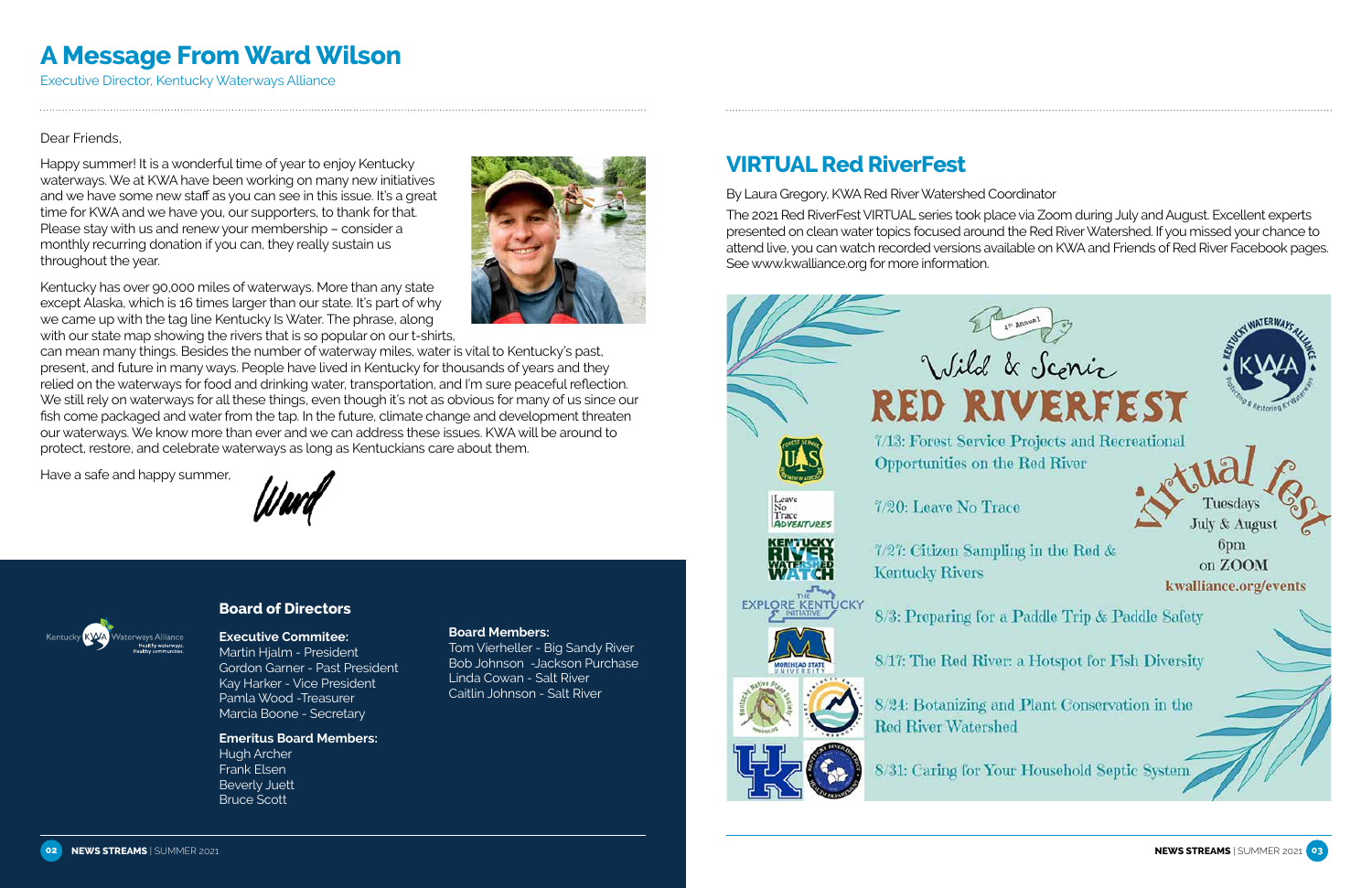

And yes, awards were given!<br>
KWA staff and volunteers coordinate the event



On May 15 we hosted 96 paddlers on Red River and over 75 people at the after-party. Both the race and fun paddle started from Copperas Creek Canoe Launch. 61 folks paddled 7 miles to Red River Adventure and the 31 racers continued along the adventurous

route to Powell County Lion's Club Park - 29 miles downstream! We had participants from 10 states - Michigan, Tennessee, Massachusetts, Maryland, Ohio, Florida, South Carolina, Texas, Louisiana and of course numerous local/regional representation from Kentucky. We were thrilled to draw people from around the country, many whom had never been to Kentucky, to the Red River to share our unique, adventurous, & biodiverse Wild & Scenic River. We were thrilled to bring back the historic RRCR that began in 1967 and ran through the 80s: we hope to see the event continue for many years in the future!

This was a complex, multi-county event that utilized many partnerships to accomplish our goals – KWA, Friends of Red River, Explore Kentucky Initiative, Wolfe County Search and Rescue, Powell County Search and Rescue, and Powell County RedSTAR.

We could not have hosted the event without our gracious

funders and sponsors. Presented by: Powell County Tourism, Wolfe County Tourism, Kentucky River Authority, & TC Energy. Major Sponsors: Ale-8 and the American Canoe Association/L.L.Bean. Altogether we raised \$12,250.00 in sponsorships for 2021 that paid for the event plus income from registrations that was split between local nonprofit organizations that made the event possible - Friends of Red River, Wolfe County SAR, Powell County SAR, and Powell County RedSTAR.

During the process Friends of Red River created a new logo and website that will help get the word out about the great work being done in Red River Watershed! Soon, the popular FORR logo shirts will be printed again and will be available for sale on the website. Check it out at www.FriendsOfRedRiverKY.org.

Perhaps my favorite thing about this event is seeing the volunteers come together to make it possible. The only way we could pull off this complex event is because of the 60+ volunteers that made it happen! Thank you for your hard work and dedication to keep folks safe and to bring awareness to the beauty of the Red River, and to the amazing communities that surround it and work to protect, restore, and celebrate it so that we have clean water for future generations!



### **Wild & Scenic Red RiverFest & Canoe Race 2021**

continued from pg. 1



Racers from around the country compete down the Red River

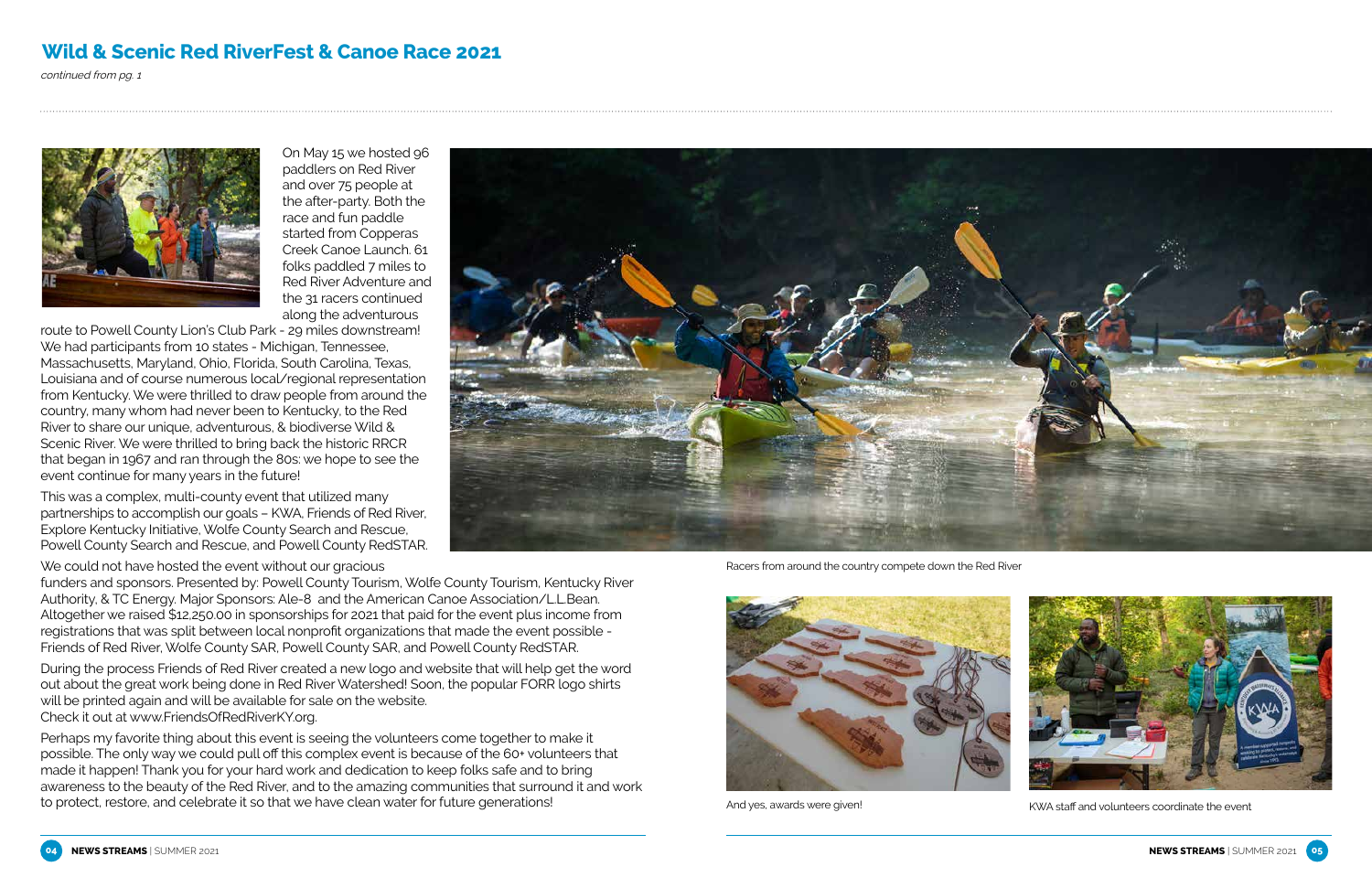

My name is Lauren Neal, and I am a second-year law student at University of Louisville, Brandeis School of Law. I am a Kentucky Waterways Alliance (KWA) community engagement intern with passion for the environment and how we, as people, are impacted by decisions made pertaining to the environment. Who knew a combination of watching National Geographic and being a girl scout would one day lead to me pursuing a career in environmental law? The importance of protecting and reviving our environment is so important – not only for ourselves, but for future generations to come. Unfortunately, it remains an unjust reality that not all communities are included in conversations concerning the state of our environment. This is especially the case among the most vulnerable communities who so often bear the brunt of each dangerous condition posed by the ongoing climate crisis.

These are the very communities that will be impacted disproportionately. Low-income and communities of color will be impacted the most by climate change. If there is genuinely going to be change – true change– then there must be

constant pressure to include everyone at the table. Historically forgotten groups, are just that, historically forgotten and pushed to the side. Inclusivity requires a continuous and deliberate effort to include low-income Kentucky residents and the communities of color within Kentucky. In 2020, at the height of Covid-19, African Americans were moved to continue to protest against the lingering systematic injustices that persist today and for the right to be heard. Last summer KWA released the following statement the movement for justice last summer:

"All people have a right to life and liberty and health. Black communities and communities of color bear a disproportionate burden from pollution and other environmental harms because racial oppression has never ended in America. KWA commits here to addressing issues of justice, equity, diversity, and inclusion within our organization. We will listen, learn, and take action as we work collectively toward a more just and equitable society."

# **Without Racial Justice There Can Be No Environmental Justice.**

By Lauren Neal: KWA Community Engagement Intern



We continue to acknowledge today that these systematic imperfections are not merely confined to our justice system. They exist everywhere. KWA continues to be an active ally, reinforcing the statement of support from last summer and continuing to strive for inclusivity this summer.

I have been fortunate enough to work with Kentucky Waterways Alliance and National Wildlife Federation to help create relationships with underrepresented communities within Kentucky. Our mission is to not only facilitate long-lasting partnerships, but also to help uplift their voices around conversations about our water sources. During my time at Brandeis, I was able to work alongside Professor Tony Arnold, and co-author "Resilience Justice and Community-Based Green and Blue Infrastructure", for which I conducted research and assessed examples of co-governance in lowincome neighborhoods of color directly related to the management of land and water infrastructure within those specific communities. Co-governance is the collaborative effort of a government and community organizations or members to work together on issues that impact the community. Uplifting the voices of minority-led organizations here in Kentucky will provide opportunities for these organizations to be genuinely heard in discussions and planning involving environmental injustices that affect these communities. As KWA continues to envision a Kentucky that sustains and celebrates our vast network of healthy waterways for future generations, our goal remains centered on ensuring that everyone can benefit from a thriving healthy environment. Everyone deserves a seat at the table. Everyone deserves to be heard.

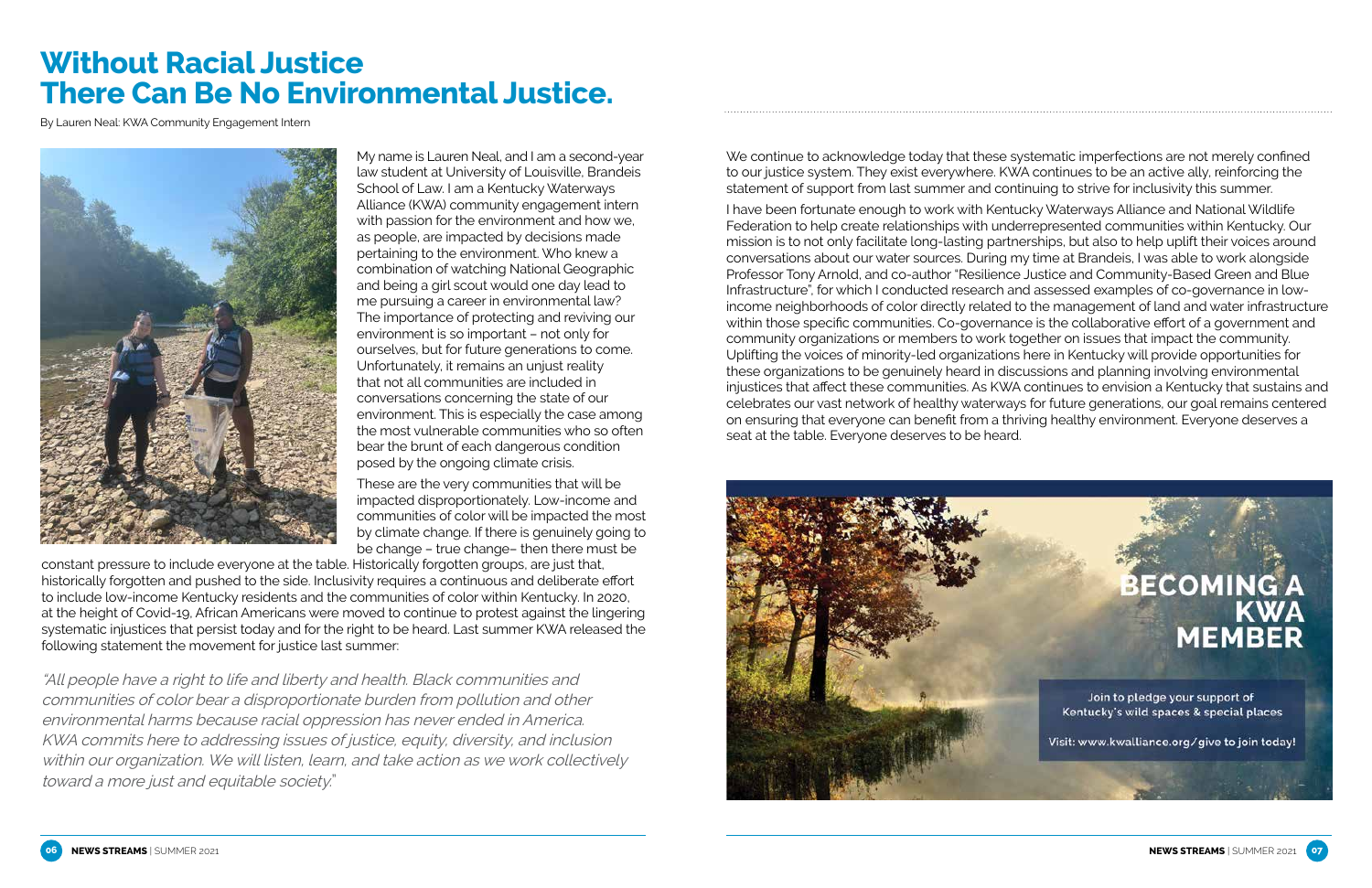KWA's 13th annual Wild & Scenic Film Festival premiered in-person Thursday, June 17 at the Sauerbeck Family Drive-In in LaGrange, KY. Simultaneously, the virtual festival experience premiered and continued to be streamed through June 22. 120 individuals attended our drive-in experience, and 60 households watched the virtual experience, with a total estimated reach of at least 300 individuals. At the Drive-In we had several different environmental organizations present: Beargrass Creek Alliance, Forecastle Foundation, Quest Outdoors, Kentuckiana Air Education, Louisville Grows, Jefferson County Soil and Water Conservation District, Kentucky Natural Lands Trust, Kentucky Conservation Committee, and Louisville Climate Action Network.

We were thrilled to be able to reconnect with KWA members, both new and old, and to celebrate by watching 10 environmental and adventure films together. Attendees had some creative tailgate setups and



even one dog attended the Drive-In experience. Our guest emcee, Angie Fenton of Extol Magazine & Media, did a fabulous job introducing the films and sharing her personal connection to our natural world. Thank you to all who came out and showed their support for Kentucky's waterways!

KWA's Artist in Residence, Albertus Gorman, the Artist at Exit 0, was on site constructing a live sculptural exhibit. He had several different works on display, including his Waterfoul or Plastic Quackery Collection. Attendees got to meet the artist and learn about his unique approach to art.





# **KWA's 13th Annual Wild & Scenic Film Festival: Event Recap**

by Charlotte Caldwell



#### **Artist's Statement:**

My name is Albertus Gorman and I live along the Ohio River in Louisville, KY. For over twenty years I have been the self-designated Artist at Exit 0 at the Falls of the Ohio State Park across the river in Clarksville, IN. I love this small state park, a dynamic environment full of life, history and myth. I am adding my own interpretive and artistic chapter here by using river-altered materials and discarded objects that wash upon the riverbank. I like finding, documenting, collecting, and using materials mostly on site preferring to see what I do framed in a natural context.

Water is the universal solvent and the universal consciousness too. This can be seen in the myriad forms of random, mostly plastic artifacts I find that floated downriver into the park and were made and discarded on our watch. These river-patinated artifacts can reveal much about a culture through what they produced and valued. I try to redeem these often-poor materials by turning them into something aesthetic or life enhancing like art can be. The quality of our water is also an aesthetic choice. Water is at its most life-enhancing when it is clean and full of life.

There is a bit of alchemy at play here in trying to turn base materials into something else worth noticing that is contemporary and relevant. I am also a believer in the value of universal creativity and try to practice this and encourage it in others. I am excited to be working alongside the Kentucky Waterways Alliance in support of all the great work they continue to do.

Albertus Gorman/Artist at Exit 0 To learn more about the Artist at Exit 0, www.artistatexit0riverblog.com.

Albertus Gorman, the Artist at Exit 0, was on site with his Waterfoul Plastic Quackery Collection

KWA supporters break out the lawn chairs

At the drive-in there's always popcorn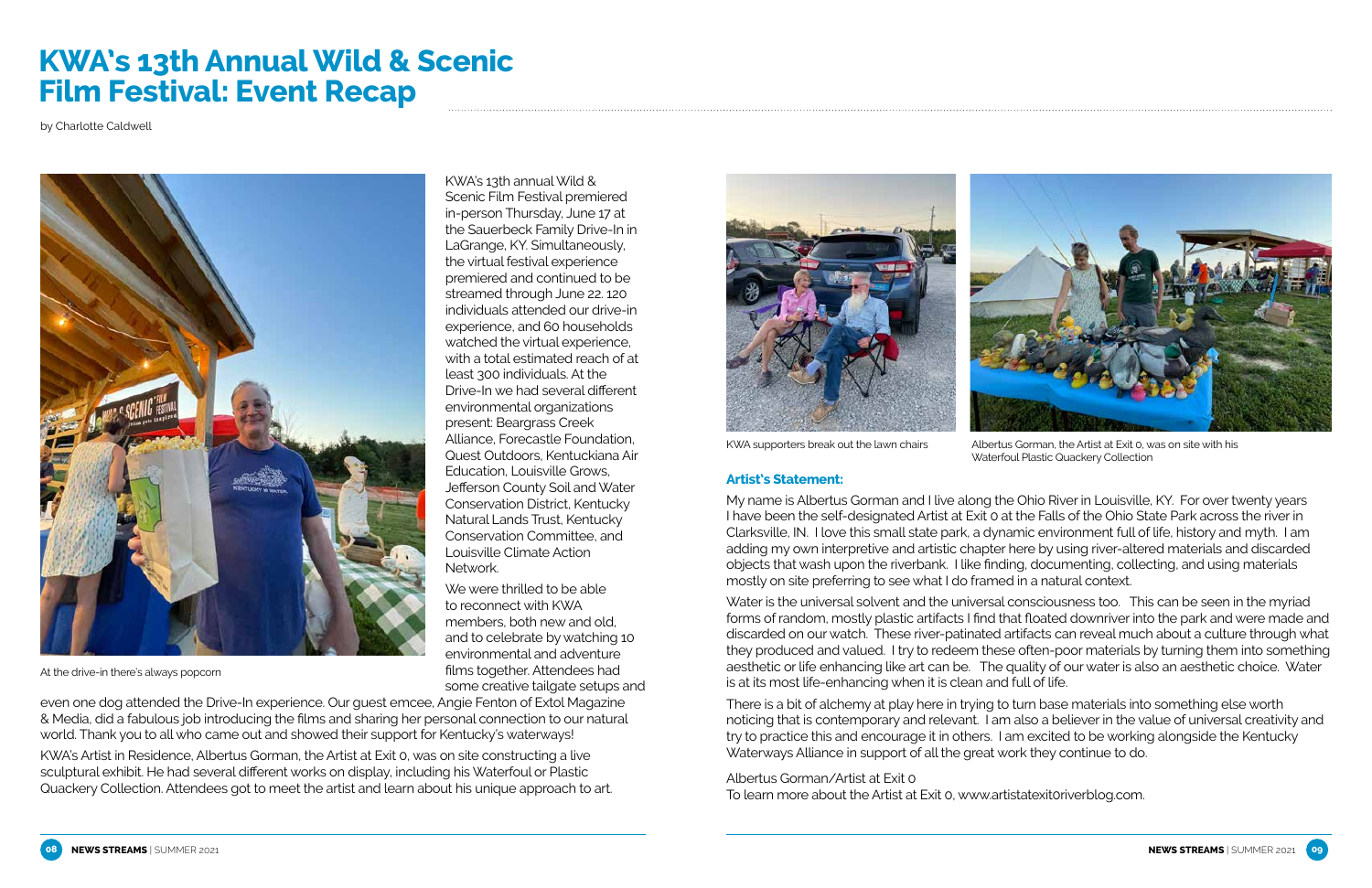In June, KWA Board Member Dr. Tom Vierheller of Prestonsburg was KWA's voting delegate to the National Wildlife Federation (NWF) 85th annual meeting. At this meeting, we joined 52 other affiliates in learning sessions and discussions of policy resolutions ranging from support for the 30x30 Initiative (America the Beautiful Initiative) and the Civilian Climate Corps to plant conservation. We also discussed and supported policies that will assure that communities hurt by the transition to a net-zero carbon economy have socioeconomic support. Most of the issues are national and some are regional, but nearly all affect Kentucky waterways. We learn a lot from our fellow affiliates and the professional staff of NWF at these meetings. We also bring our perspectives to the discussions on behalf of you, our members.

KWA became the Kentucky affiliate of NWF seven years ago. It's a true partnership that works because both sides gain. KWA

is still an independent organization with full control of our work.

We benefit from the strong, science-based, and savvy NWF advocacy team based in Washington, DC that keeps us informed and engaged on national issues. KWA's voice is heard on issues such as

the Farm Bill, appropriations for water resource projects, and the Recovering America's Wildlife Act which could bring millions of dollars to Kentucky to address wildlife species of concern to prevent their further decline and potential listing on the endangered species list.

NWF has shared with us their Certified Wildlife Habitat program that reaches homeowners that want to create habitat in their backyard as well as whole communities that want to show that they are

# **National Wildlife Federation Annual Meeting**

taking action to provide food, cover, water, and a place to raise young for wildlife.

We have received financial support for some KWA programs from NWF, including a current grant that aids our work on climate change and authentic engagement with minority-led organizations.

Our relationships with other affiliates have been valuable as well. We've worked with the West Virginia Rivers Coalition on Appalachian water issues and the Ohio River, for example. The Tennessee Wildlife Federation has generously provided expert advice on communications and fundraising, as well as the fight to control Asian carp.

KWA is a key member of the federation of state organizations that forms the policy for NWF. The resolutions we voted on in June are now the positions of NWF on those issues. NWF is a large and powerful national organization, but they gain state and regional perspectives from affiliates like us. One example is our input on the Just Transition in Appalachia for communities that provided power for this country for decades, but are now

threatened with the loss of wellpaying jobs from the changes that are coming in the coal, oil, and gas industries. This is environmental justice, addressing those that are most affected by pollution as well

as market forces that they cannot control alone.

The sign of a good friendship is when you can count on each other and talk openly when you differ. KWA and NWF have that relationship. KWA has that relationship with our fellow affiliates. It makes us all stronger and more effective in our work for healthy waterways for wildlife and people.





Gordon Garner at the 2014 NWF annual meeting



by Ward Wilson



Ward Wilson on Capitol Hill with NWF



yard sign



NWF meeting on policy resolutions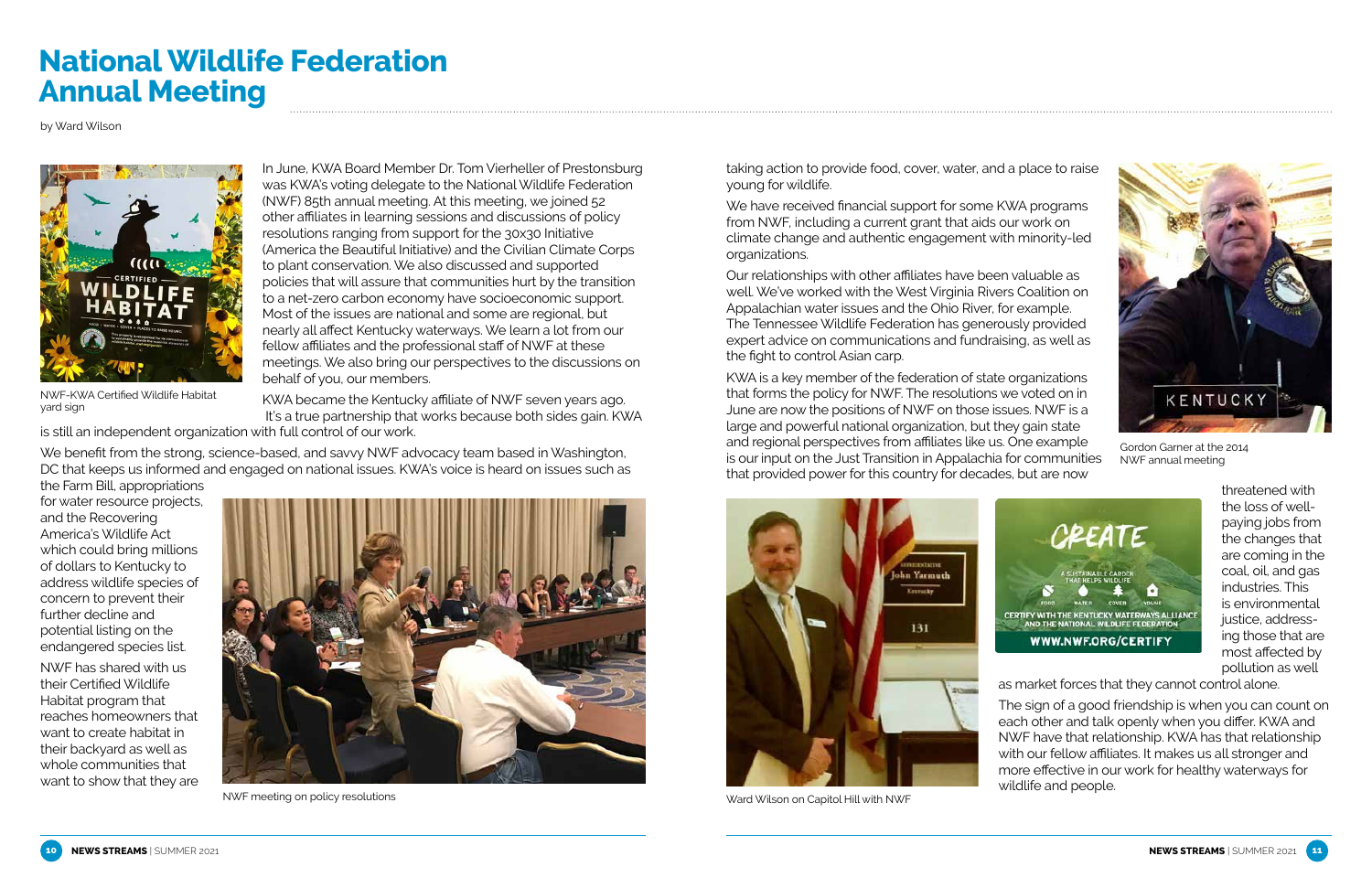After years of plotting and planning and permitting, Green River Lock & Dam 5 is coming down! The Aquatic Restoration Team from US Fish & Wildlife Service started breaking concrete in late June and expects the work to be completed in September. KWA is a part of an amazing team that made this happen. Our role is to coordinate contracting and payment to the companies and agencies performing the studies and demolition work.

This is done through the Kentucky Aquatic Resources Fund that we manage in coordination with the US Fish & Wildlife Service, as described in our Spring 2021 newsletter.\*

Many of us have been working to make this happen for years, even decades, because the Green River is such a biodiverse and beautiful river and the locks and dams built in the early 1900s are obsolete and dangerous. A key step was the completion of the 2014 Green and Barren Rivers Locks and Dams Disposition Feasibility Study that allowed the US Army Corps of Engineers (Corps) to deauthorize four Green River dams and one on Barren River. This allowed planning to gear up for demolition, but many more steps were required. Sediment studies, water supply studies, archaeological studies, and biological studies were done. Permits were needed and, of course, funding was needed. Al-

though many of us wanted to see the dams blown up, the pros told us we needed to take the dams out more safely and carefully. It took a team to make this happen – besides the Corps and US Fish & Wildlife, the Kentucky Department of Fish & Wildlife Resources, Mammoth Cave National Park, and The Nature Conservancy of Kentucky have all played important roles in our efforts to Free the Green.







KWA's Lauren Neal, Ward Wilson, and Charlotte Caldwell at Dam 5

Many of you will remember that we have already removed Lock and Dam 6 on the Green River. This dam failed in late 2016 and was demolished in April 2017. There is a public access area at the former dam site now. At Dam 5, The Nature Conservancy will take the property after the removal and they are working to make it a public river access site as well. Next in our sights is Barren River Lock and Dam 1, which we may remove later this year. Stay tuned to KWA social media and email newsletters for updates. \*To read past editions of our print newsletter, visit: kwalliance.org/newsstream-archive

### Dam 5 Update **Green River Restoration**

By Ward Wilson



Demolition of lock chamber, looking downstream

Green River Dam 5